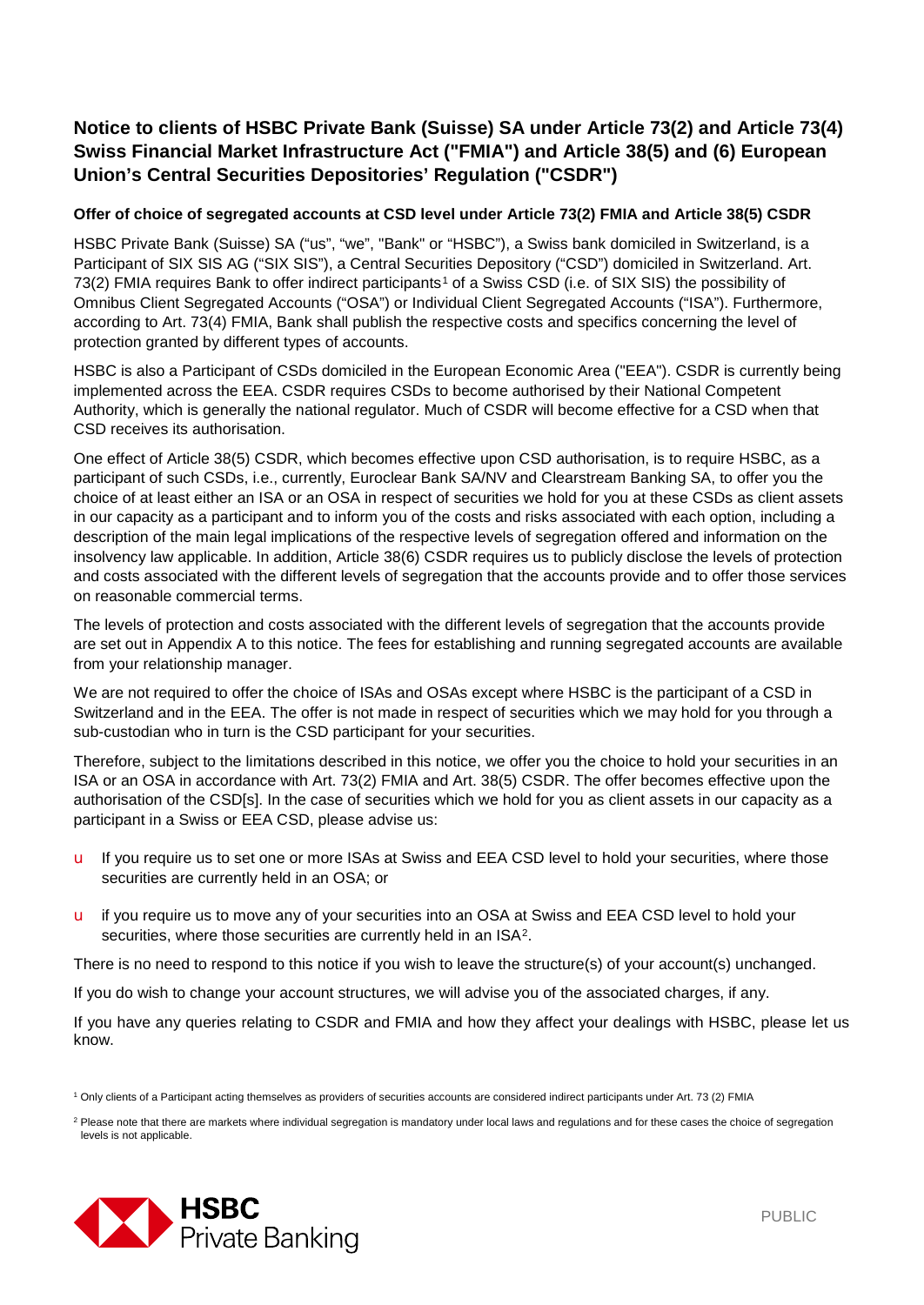# **Appendix A**

## **Article 73(4) Swiss Financial Market Infrastructure Act (FMIA) and Article 38(6) CSDR CSD Participant Disclosure: HSBC Private Bank (Suisse) SA**

## **1. Introduction[3](#page-1-0)**

The purpose of this document is to disclose the levels of protection and costs associated with the different levels of segregation in respect of securities that HSBC Private Bank (Suisse) SA ("we") holds directly for clients with Central Securities Depositories ("CSDs") within Switzerland and the European Economic Area ("EEA"), including a description of the main legal implications of the respective levels of segregation offered and information on the insolvency law applicable. This disclosure is required under Article 73(4) of the Swiss Financial Markets Infrastructure Act ("FMIA") in relation to CSDs domiciled in Switzerland and Article 38(6) of the Central Securities Depositories Regulation ("CSDR") in relation to CSDs in the EEA. Under CSDR, the CSDs of which we are a Participant have their own disclosure obligations.

This document is not intended to constitute legal or other advice and should not be relied upon as such. Clients should seek their own legal advice if they require any guidance on the matters discussed in this document.

This document may be updated from time to time, with the most recent version being made available on our website. You should ensure that you consider the most recent version of this document on our website, which will supersede and override any previous version.

Additionally, the disclosures included in this document are for information purposes only, do not constitute part of any agreement between you and us and are subject to Swiss law.

## **2. Background**

In our own books and records, we record each client's individual entitlement to securities that we hold for that client in a separate client account. We also open accounts with SIX SIS AG ("SIX SIS") and the EEA CSDs in our own name (i.e. the account is held in our name but designated as client account) in which we hold clients' securities. As a general rule, we currently make two types of accounts with SIX SIS and the EEA CSDs available to clients: Individual Client Segregated Accounts ("ISAs") and Omnibus Client Segregated Accounts ("OSAs"). An ISA is used to hold the securities of a single client and therefore the client's securities are held separately from the securities of other clients and our own proprietary securities. An OSA is used to hold the securities of a number of clients on a collective basis. However, we do not hold our own proprietary securities in OSAs.

## **3. Main legal implications of levels of segregation**

## **Insolvency**

If a Swiss bank were to become insolvent, insolvency proceedings would take place in Switzerland and be governed by Swiss insolvency law. Nevertheless, foreign branches of a Swiss bank may also be subject to insolvency proceedings in the foreign location in question governed by local insolvency law.

Clients' legal entitlement to the securities that a Swiss bank holds for them directly with SIX SIS and EEA CSDs would generally (except in specific circumstances, some of which are discussed below) not be affected by the bank's insolvency (bankruptcy), regardless of whether those securities were held in ISAs or OSAs.

In practice, the exclusion of securities from a Swiss bank's bankruptcy estate would further depend on a number of additional factors, the most relevant of which are discussed below.

## **Exclusion from the bank's bankruptcy estate**

Under Swiss insolvency laws, intermediated securities and certain other safe custody assets within the meaning of the Banking Act booked on safekeeping accounts held by clients with a Swiss bank, as well as certain readily

<span id="page-1-0"></span><sup>&</sup>lt;sup>3</sup> At the end of this document is a glossary explaining some of the technical terms used in the document.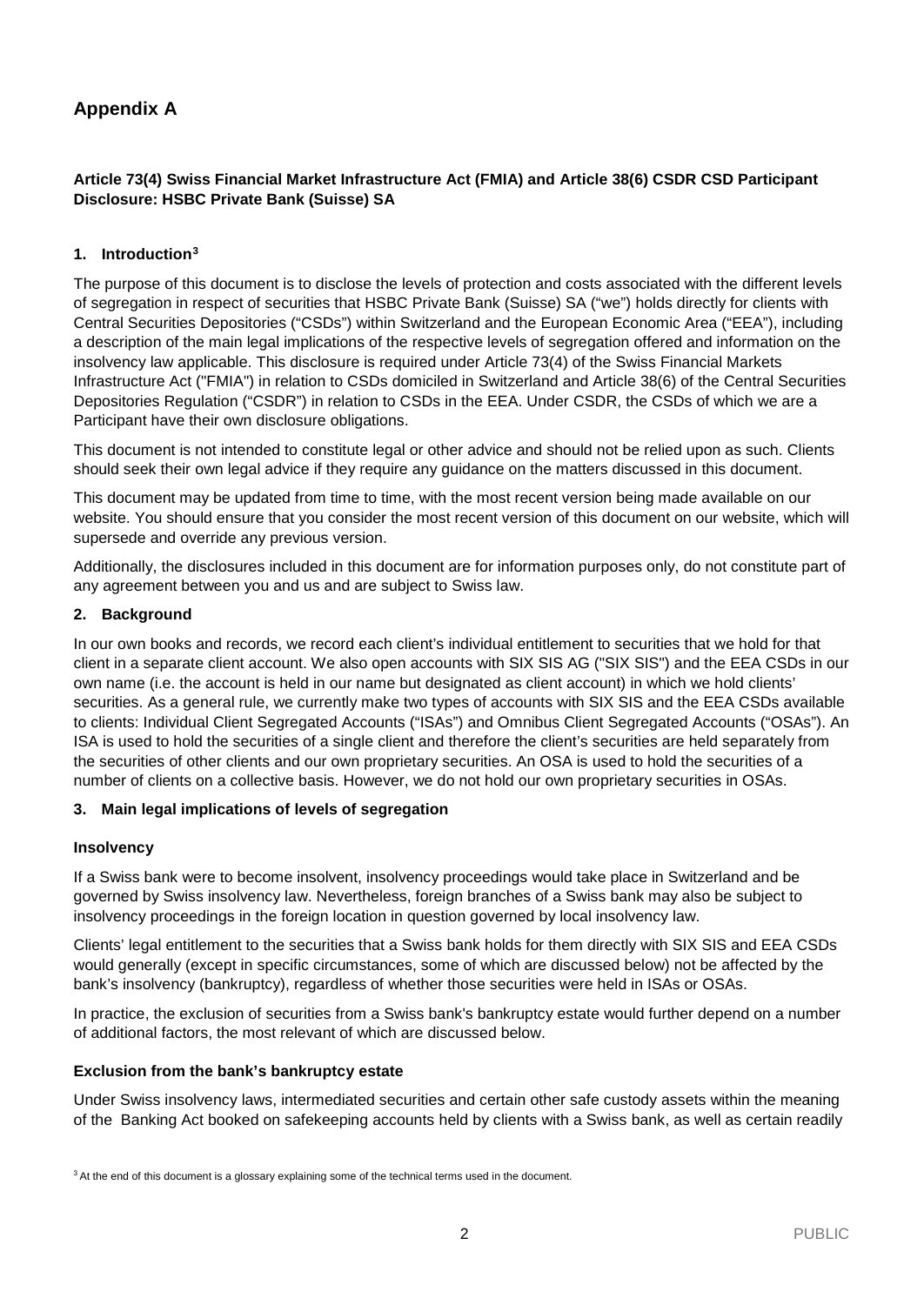available claims of the bank to receive delivery of securities from third parties, do not form part of the bankruptcy estate. Instead, in an insolvency (bankruptcy) of a bank, they are designated to be excluded in favour of the relevant client, subject to any claims the bank has against the client.

According to Art. 11 FISA, a Swiss bank must hold with itself or with a sub-custodian or CSD intermediated securities (available securities) in a quantity and of a kind at least equal to, the total of intermediated securities credited to the securities accounts maintained by the bank for its client<sup>[4](#page-2-0)</sup>. A bank is also subject to strict requirements as to maintenance of accurate books and records and as to reconciliation of its records against those of the CSDs and sub-custodians with which the intermediated securities are held. Accordingly, as long as a bank maintains sufficient holdings of intermediated securities in accordance with its statutory obligations, clients should receive the same level of protection in the bank's insolvency, regardless of whether the intermediated securities are held in an ISA or an OSA. However, ISA could contribute to swifter identification of client assets in a default scenario.

## **Nature of clients' interests**

Although clients' securities are held in our name at SIX SIS and EEA CSDs, we hold them on behalf of our clients.

For securities that are held by SIX SIS directly or indirectly through one or several other CSD located outside Switzerland and for securities that are held in an EEA CSD, the nature of the entitlement embodied in a security also depends on the law, regulations and contractual framework applicable to such other CSDs and further parties involved in the custody chain. In such a case, entitlements that are available for exclusion may be limited to contractual claims against SIX SIS or any other CSD involved. Moreover, the ability of the client to exclude securities in the case of insolvency may depend on whether the CSD or any custodian in the custody chain could assert any right to set-off, retention right, security interest or similar right with respect to the securities (see also "Security interests" below).

As a professional custodian, we maintain accurate books and records and conduct the reconciliation of our records against those of the CSDs with which accounts are held. We are also subject to regular audits in respect of our compliance with those.

## **Shortfalls**

As described above, the statutory requirements are designed to ensure that a Swiss bank holds intermediated securities in a quantity and a kind at least equal to the intermediated securities credited to client accounts. If notwithstanding these requirements there were a shortfall between the number of intermediated securities that a bank is obliged to deliver to clients and the number of intermediated securities that the bank holds on their behalf in either an ISA or an OSA, this could result in fewer intermediated securities than clients are entitled to being returned to them on the bank's insolvency. The way in which a shortfall could arise and would be treated may be different as between ISAs and OSAs.

## **How a shortfall may arise**

A shortfall could arise for a number of reasons including as a result of administrative error, intraday movements or counterparty default. In most cases a shortfall occurs as a result of a mismatch between the time when a bank receives intermediated securities and the earlier time when the delivery is booked to the account of the receiving account holder. In Switzerland, typically for exchange traded transaction, banks credit the client accounts immediately on trade date while the effective delivery may not occur intraday but later (most markets have settlement cycles of 2 or 3 days). As a result, a recipient client could dispose of its intermediated securities as soon as they are credited to its securities account, irrespective of whether the bank has actually already received the intermediated securities. This process is referred to as contractual settlement. Contractual settlement may therefore cause a difference between the bank's number of intermediated securities at the CSD and the clients' higher number of aggregated securities credited to their securities accounts. In the normal course of the settlement this process-immanent difference disappears at the end of the settlement cycle. Contractual settlement increases market liquidity, accelerates deliveries and settlement, and is based on the fact that a failed settlement of an exchange traded transaction (and the risk that, as a result, a bank does not hold sufficient

<span id="page-2-0"></span><sup>4</sup> Available securities also include the bank's readily available rights to delivery of intermediated securities from other custodians during the regulatory or customary settlement period for the corresponding market, provided that this period does not exceed eight days.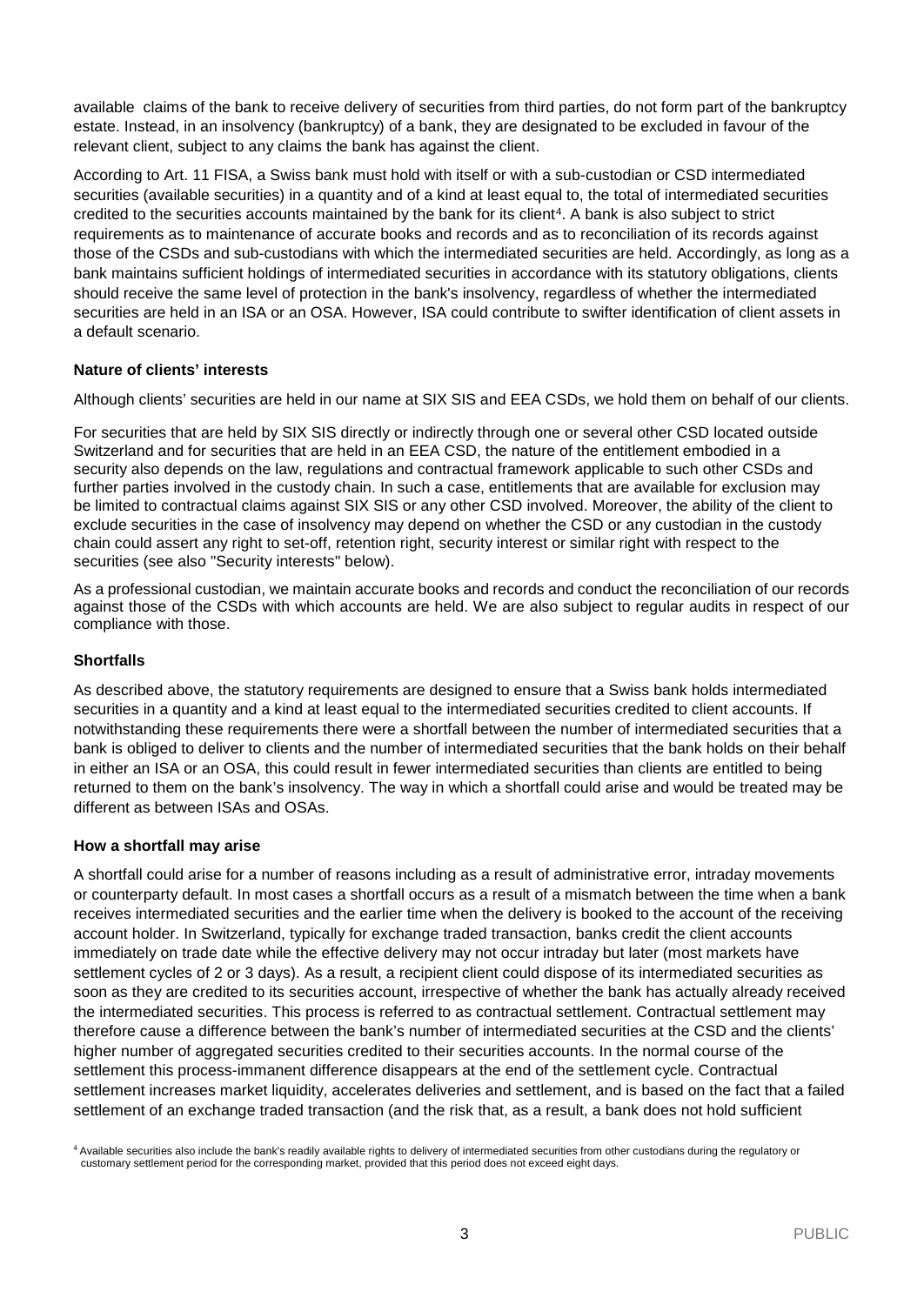available securities) is rare. The risk involved with shortfalls is further mitigated by the fact that, if a shortfall arises, a bank is obliged to acquire without delay securities if and to the extent the total number of available securities is less than the total number of securities credited to clients' accounts (see below).

In the case of an ISA, the securities held in the ISA can only be delivered out for the settlement of transactions made by the ISA client. As a matter of principle, this may reduce the risk of a shortfall in that account, but also increases the risk of settlement failure which, in turn, may incur additional costs (e.g. buy-in costs) and/or delay in settlements.

## **Treatment of a shortfall**

In the case of an ISA, although arguments could be made that the relevant client should not be exposed to a shortfall that is clearly attributable to an account held for another client or clients, it cannot be excluded that a shortfall on any other (ISA or OSA) account would be shared rateably among clients, including clients who do not have an interest in the relevant account.<sup>[5](#page-3-0)</sup> Accordingly, a client holding whose securities are held in an ISA may still be exposed to a shortfall on an account held for another client or clients.

In the case of an OSA, the shortfall would be shared among the clients with an interest in the securities held in the OSA (see further below). Therefore, a client may be exposed to a shortfall even where securities have been lost in circumstances which are completely unrelated to that client.

If a shortfall arises, the Bank has the obligation under Swiss law to acquire without delay securities if and to the extent the total number of available securities is less than the total number of securities credited to clients' accounts. If a shortfall arose and was not so covered, clients may have a claim for compensation against a Swiss bank. Furthermore, if the securities that may be excluded from the bank's bankruptcy estate (see above) are not sufficient to satisfy the claims relating to client accounts in full, securities of the same kind held by the bank for its own account will also be excluded for the benefit of the relevant clients.

If a Swiss bank were to become insolvent prior to covering a shortfall, clients would rank as general unsecured creditors for any amounts owing to them in connection with such a claim. Clients would therefore be exposed to the risks of a Swiss bank's insolvency, including the risk that they may not be able to recover all or part of any compensation claimed.

In order to calculate clients' shares of any shortfall in respect of an OSA, each client's entitlement to securities held within that account would need to be established as a matter of law and fact based on our books and records. Any shortfall in a particular security held in an OSA would then be allocated in principle among all clients with an interest in that security in the account. It is likely that this allocation would be made rateably between clients with an interest in that security in the OSA, although arguments could be made that in certain circumstances a shortfall in a particular security in an OSA should be attributed to a particular client or group of clients. It may therefore be a time consuming process to confirm each client's entitlement. This could give rise to delays in returning securities and initial uncertainty for a client as to its actual entitlement on an insolvency. Ascertaining clients' entitlements could also give rise to the expense of litigation, which could be paid out of the clients' assets.

## **Security interests**

## **Security interest granted to the CSD**

<span id="page-3-0"></span>Where the CSD benefits from a security interest (either it benefits from a statutory right or a contractual right based on its terms and conditions) over securities held by the bank with it (including securities held for clients), there could be a delay in the return of securities to a client (and a possible shortfall) in the event that the bank failed to satisfy its obligations to the CSD and the security interest was enforced. This applies regardless of whether the securities are held in an ISA or an OSA. However, in practice, we would expect that the CSD would first seek recourse to any securities held in the bank's proprietary accounts to satisfy the bank's obligations and only then make use of securities in client accounts. We would also expect the CSD to enforce its security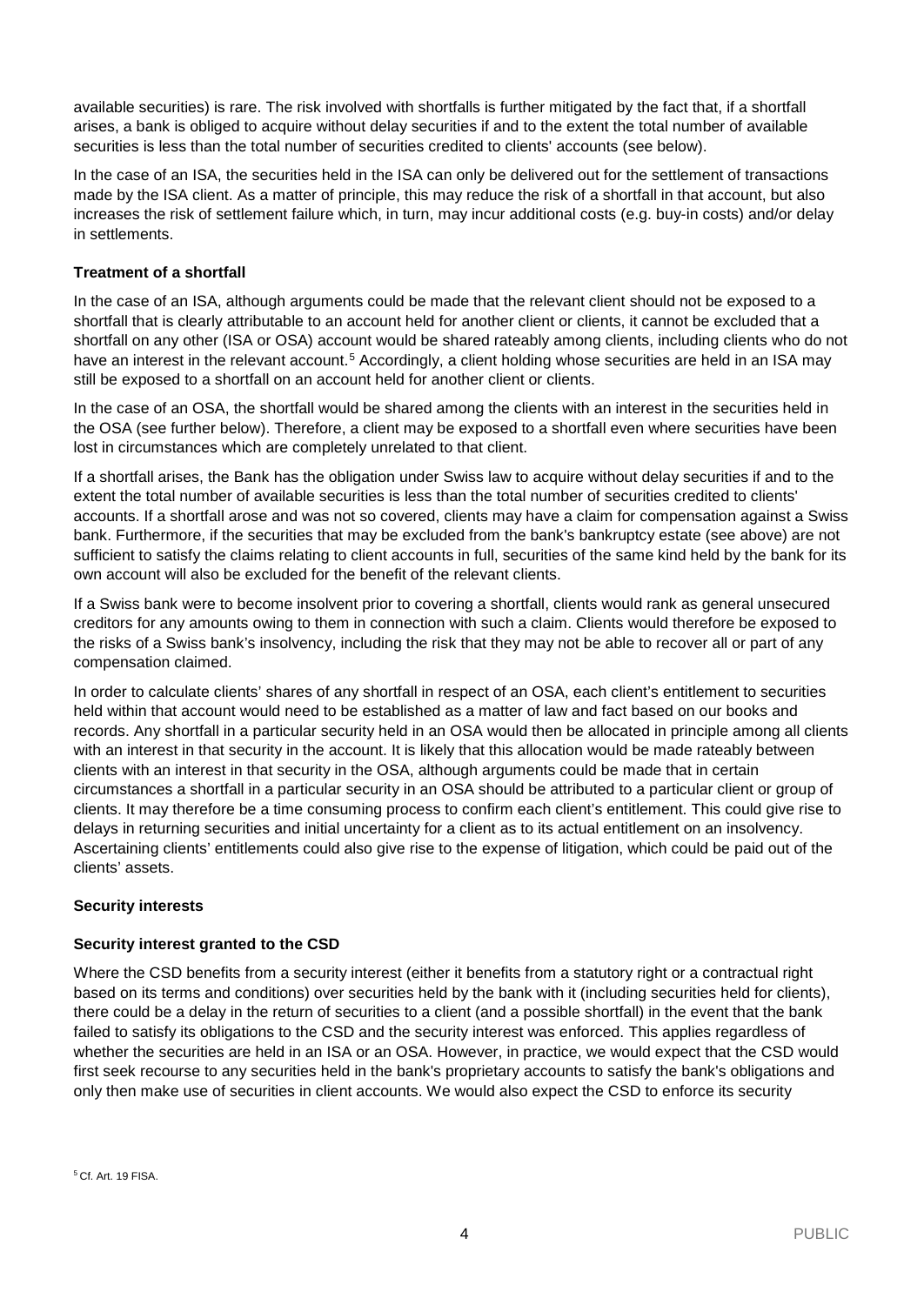rateably across client accounts held with it. Furthermore, Swiss law requires the liquidator to satisfy claims of the CSD arising out of the custody of intermediated securities or the financing of their acquisition<sup>6</sup>.

## **Security interest granted to third party**

Where a client purported to grant a security interest over its interest in securities held in an OSA and the security interest was asserted against the CSD with which the account was held, there could be a delay in the return of securities to all clients holding securities in the relevant account (and a possible shortfall in the account). However, in practice, Bank would expect that the beneficiary of a security interest (pledgee) over a client's securities would perfect its security by notifying Bank rather than the CSD and would seek to enforce the security against Bank rather than against the CSD, with which it had no relationship.

## **4. CSD disclosures (not applicable to the Swiss CSD)**

In this section, we set out links to the websites of EEA CSDs in which we are a Participant as of the date of this document. We expect relevant CSDs to make their own disclosures in respect of CSDR Article 38. Any disclosures on these websites are provided by the relevant CSDs. We have not investigated or performed due diligence on the disclosures and assume no liability for such disclosures.

## **Central Securities Depositories and websites:**

| Clearstream Banking SA | http://www.clearstream.com        |
|------------------------|-----------------------------------|
| Euroclear Bank SA/NV   | https://www.euroclear.com/en.html |

## **5. Costs disclosure**

Typically, the set-up and maintenance costs for ISAs are greater than for OSAs. This is due to the additional operational complexity and expenditures involved in setting up and maintaining an ISA on an ongoing basis. Such costs will be charged to you. This section is intended to provide a summary of the factors which determine the overall costs of setting up and maintaining an ISA, or an OSA.

## COSTS for OSAs and ISAs

The main factors which will determine the aggregate costs are likely to include:

- u whether the account type is ISA or OSA
- u how many accounts are required
- u technical set-up at the CSD, including the set-up and maintenance fees, charged by the CSD
- u the set-up and maintenance costs at HSBC internally (migrating your assets from OSA to ISAand position monitoring require additional time and operational efforts on our side)
- $\blacksquare$  the types of services you require in relation to the account(s).

The recurrent account maintenance fee will be charged in line with your selected account structure.

<span id="page-4-0"></span>We do not expect changes to charges for clients who remain on the OSA set-up and we are happy to discuss and confirm the exact fees applicable for establishing and running an ISA for you. If you would like to take up this option please contact your Relationship Manager.